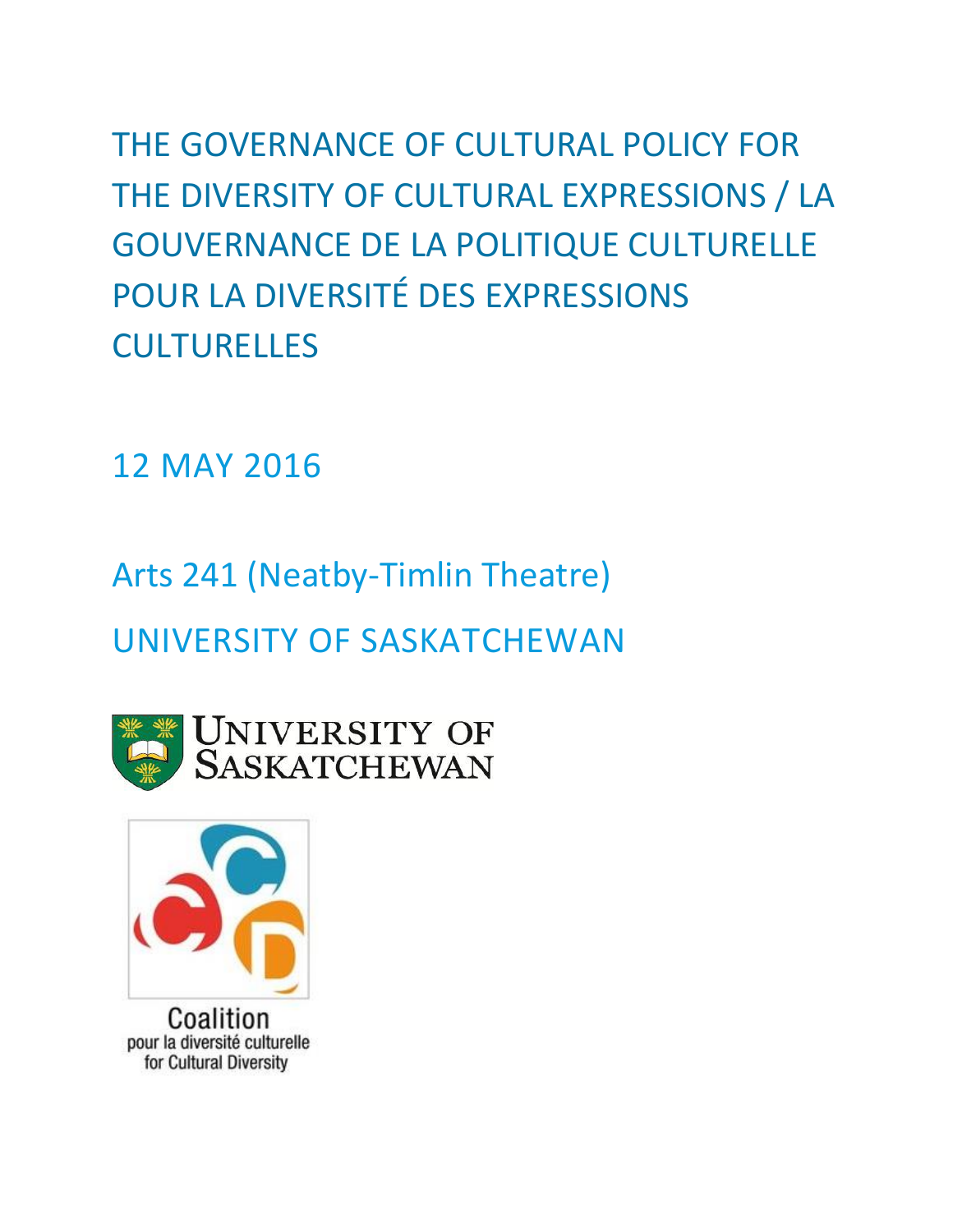# Conference Goals

The May 12 conference explores the governance of cultural policy that would be more inclusive of the diversity of cultural expressions. It builds on the cross-Canada series of such events on the 2005 UNESCO Convention on the Protection and Promotion of the Diversity of Cultural Expressions co-organized by the Coalition for Cultural Diversity and hosted most recently at Université Laval and Simon Fraser University. The international standardsetting 2005 Convention provides a framework for the governance of cultural policy, encouraging governments to develop policies that protect and promote the diversity of cultural expressions. Canada was the first country in the world to ratify the Convention, now endorsed by 142 countries plus the European Union.

Designed to be relevant to and anchored in the local and regional context for all stakeholders, the conference has these key goals in promoting the rich diversity of cultures:

- Facilitate constructive dialogue among the academic, cultural, and governmental communities
- Develop intercultural, interprovincial, and interdisciplinary collaborations
- Contribute to CCUNESCO activities relating to the Call to Action
- Engage with the next generation of researchers, artists, administrators, curators
- Conclude the discussions with a set of recommendations

The Coalition for Cultural Diversity will contribute its expertise on the UNESCO Convention to give context to the conversation and propose examples of best practices from Canada and abroad. Panel presenters will share their diverse perspectives in addressing questions such as these in the context of the province of Saskatchewan:

- What are the enabling conditions for equitable, effective participatory governance of cultural policy and funding priorities?
- Are policies and programs transparent, accountable, and in compliance with UNESCO Convention principles?
- Do policies and programs protect and promote the diversity of cultural expressions?
- What have been the impacts of trade agreements and copyright legislation?
- Are effective monitoring and assessment tools in place to assess policy impacts?
- Are there institutional mechanisms for the views of diverse communities to be taken into consideration when discussing, designing, or implementing and accounting for provincial cultural policy?
- Is there an effort by public institutions in the arts and culture to reach out to the diversity of communities?
- Do some communities face unusual barriers to having their voices recognized and to exercising their right to self-expression and representation?
- Are national and international discourses and political promises of inclusiveness being followed by actions? Are results starting to show and are they reassuring?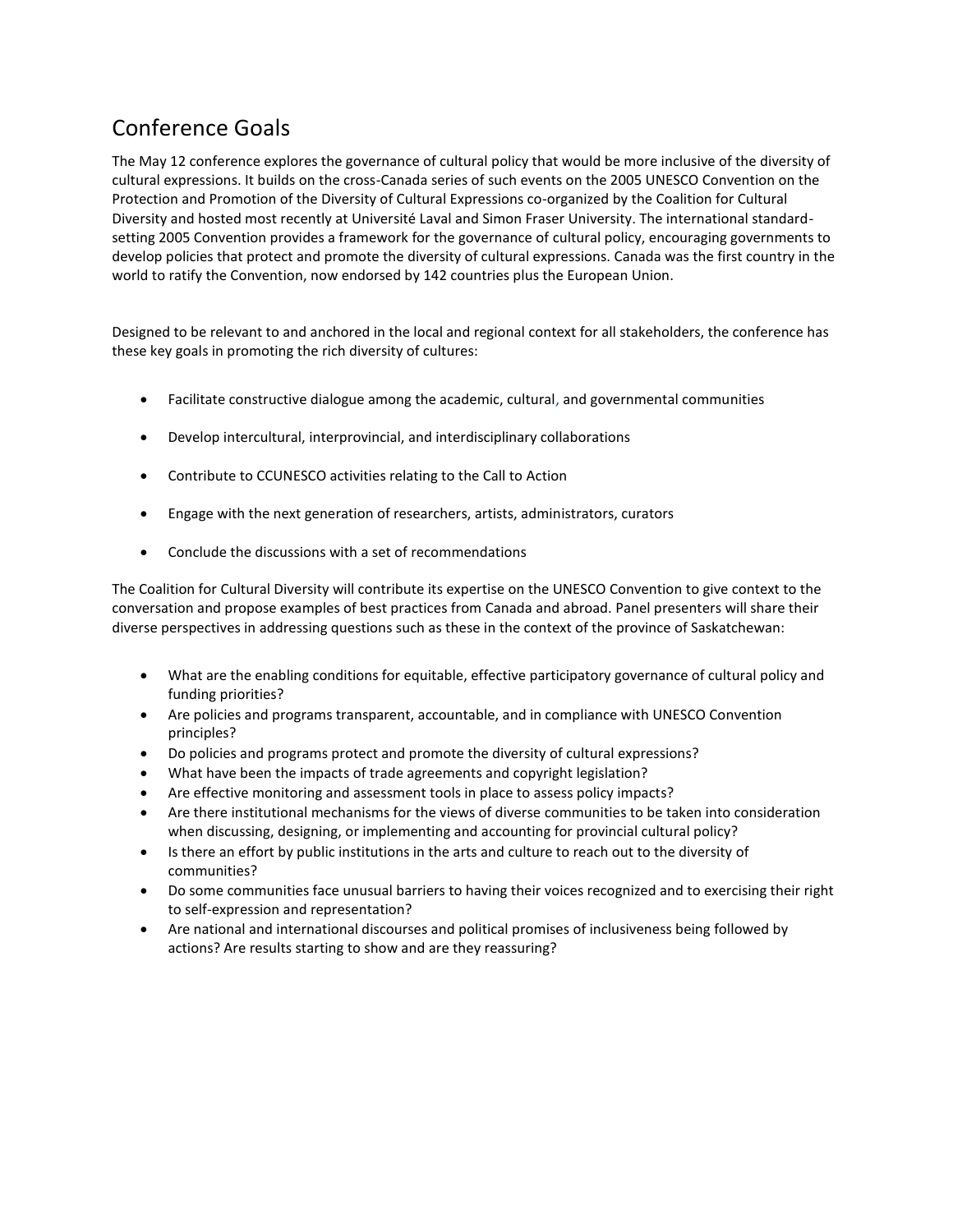# Objectifs du colloque

Le colloque du 12 mai à l'Université de la Saskatchewan portera sur une gouvernance de la politique culturelle plus inclusive à la diversité des expressions culturelles. Il s'inscrit dans le prolongement de la série pancanadienne de conférences sur la Convention de l'UNESCO de 2005 sur la protection et la promotion de la diversité culturelle, coorganisée par la Coalition pour la diversité culturelle, et plus récemment en partenariat avec les universités Laval (Québec) et Simon Fraser (Vancouver). La Convention de 2005 est un instrument normatif international qui fournit un cadre de gouvernance de la politique culturelle, incitant les gouvernements à développer des politiques qui protègent et promeuvent la diversité des expressions culturelles. Le Canada a été le premier pays au monde à ratifier la Convention, signée à ce jour par 142 pays ainsi que l'Union européenne.

Conçu afin d'être à la fois pertinent pour toutes les parties prenantes et ancré dans le contexte local et régional, le colloque poursuit les principaux objectifs suivants en vue de promouvoir la richesse de la diversité culturelle :

- Favoriser un dialogue constructif entre les milieux universitaires, culturels et gouvernementaux
- Développer des collaborations interculturelles, interprovinciales et interdisciplinaires
- Contribuer à l'Appel à l'action de la Commission canadienne pour l'UNESCO
- Impliquer la nouvelle génération de chercheurs, artistes, administrateurs, conservateurs
- Conclure les discussions par une série de recommandations

La Coalition pour la diversité culturelle mettra à contribution son expertise de la Convention de l'UNESCO afin de contextualiser la thématique abordée et proposera des exemples de bonnes pratiques du Canada et de l'étranger. Les panelistes partageront leurs points de vue respectifs sur les questions suivantes dans le contexte de la province de Saskatchewan :

- Quelles sont les conditions favorables à une gouvernance participative plus équitable de la politique culturelle et de ses priorités de financement?
- Les politiques et programmes sont-ils transparents, imputables et en conformité avec les principes de la Convention de l'UNESCO?
- Est-ce que les politiques et les programmes assurent la protection et la promotion de la diversité des expressions culturelles?
- Quels ont été les impacts des accords sur le commerce sur la législation du droit d'auteur?
- Des outils de suivi et d'évaluation efficients sont-ils en place pour évaluer les impacts des politiques?
- Existe-t-il des mécanismes institutionnels permettant de prendre en considération les points de vue des diverses communautés quand vient le temps de discuter, concevoir, appliquer et faire la reddition de comptes de la politique culturelle de la province?
- Les institutions publiques en arts et en culture font-elles des efforts pour rejoindre les diverses communautés?
- Est-ce que certaines communautés font face à des obstacles particuliers pour que leurs voix soient reconnues et qu'elles puissent exercer leur droit d'expression et de représentation?
- Est-ce que les discours nationaux et internationaux et les promesses d'inclusion des milieux politiques sont suivis d'actions concrètes? Commence-t-on à en voir les résultats et est-ce rassurant?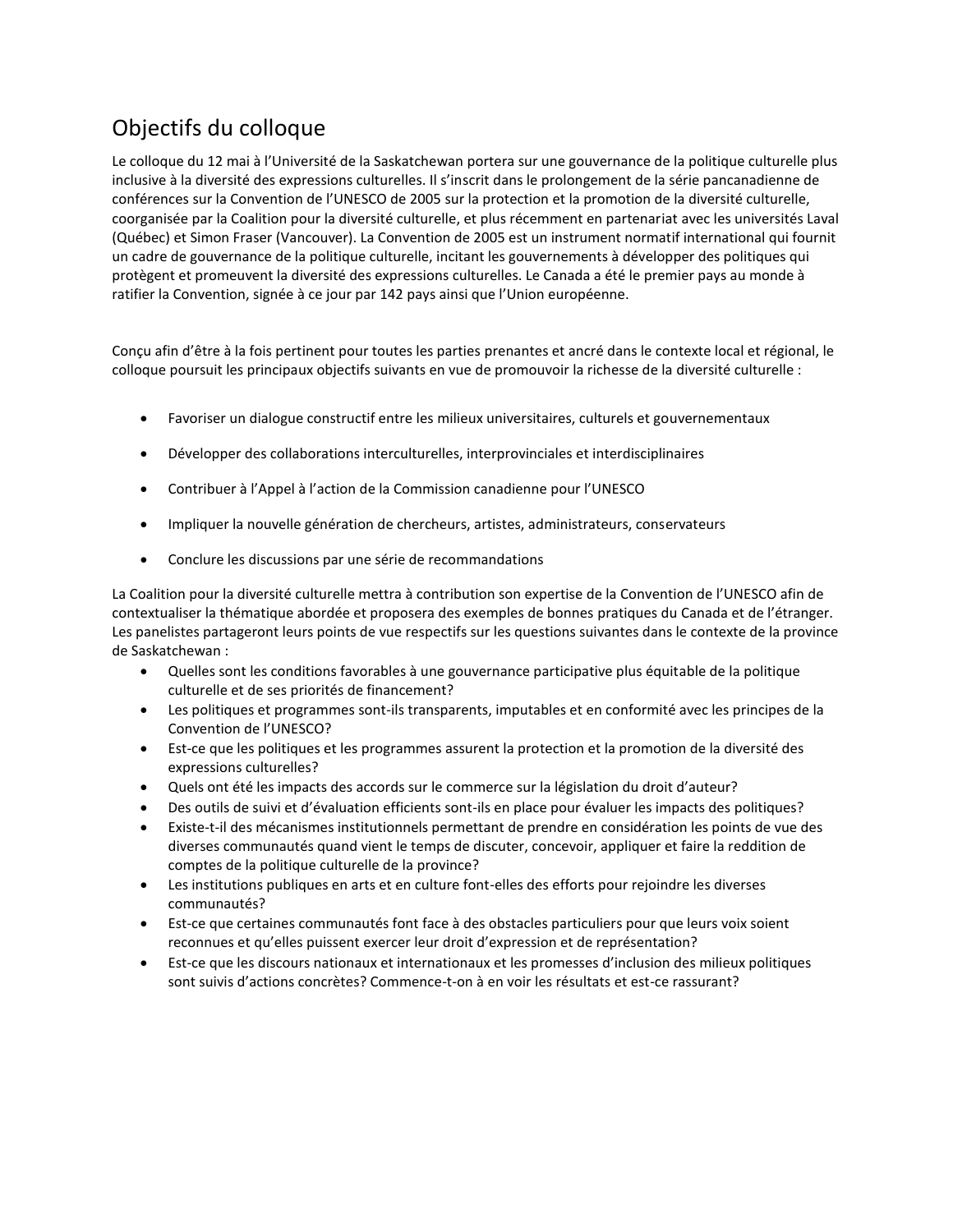## PROGRAMME/ PROGRAMME COMPLET DU COLLOQUE 12 MAY 2016

Registration Desk opens at 8 :30 a.m.

#### WELCOME AND OPENING REMARKS/ BIENVENUE AUX PARTICIPANTS ET INTRODUCTION

9:00-9:30 a.m. Isobel M. Findlay, Professor, Edwards School of Business, University of Saskatchewan, and Charles Vallerand, Executive Director, Canadian Coalition for Cultural Diversity

Charles Vallerand, The UNESCO Convention on the Protection and Promotion of the Diversity of Cultural Expressions

#### THE 2005 CONVENTION/ LA CONVENTION DE 2005

9:30 -10:00 a.m. Chair: Isobel M. Findlay (U of S)

Nathalie Théberge, Director General of Copyright and International Trade Policy, Canadian Heritage

### PROVINCIAL CULTURAL POLICY/ POLITIQUE CULTURELLE PROVINCIALE: SASKATCHEWAN, ALBERTA, COLOMBIE BRITANNIQUE

10:00-10:30 a.m. Chair: Lou Hammond Ketilson (Johnson-Shoyama Graduate School of Public Policy)

Jeremy Morgan (Independent Management Consultant); Sylvia Blake (doctoral candidate, Centre for Policy Studies on Culture and Communities, Simon Fraser University)

10:30-10:45 BREAK/ PAUSE

### INDIGENOUS COMMUNITIES /COMMUNAUTÉS AUTOCHTONES

10:45-11:30 a.m. Chair: Marie Lovrod (Co-ordinator, WGST, U of S)

Tasha Hubbard (English, U of S); Carol Greyeyes (coordinator, wîcêhtowin-Aboriginal Theatre Program, U of S); Deborah Lee (Aboriginal Engagement Librarian, University of Saskatchewan); Dorothy Myo (President, Saskatchewan Indian Cultural Centre)

### FRANCOPHONE MINORITY COMMUNITIES/ COMMUNAUTÉS FRANCOPHONES EN SITUATION MINORITAIRE

11:30 a.m. -12:15 p.m. Chair: Marie-Diane Clarke (Languages, Literatures, and Cultural Studies, U of S)

Suzanne Campagne, (directrice générale, Conseil culturel fransaskois), Denis Rouleau (directeur artistique, La Troupe du Jour); Anne Leis (professor, College of Medicine, U of Saskatchewan)

12:15-1:15 P.M. LUNCH/ DÎNER

Marquis Culinary Centre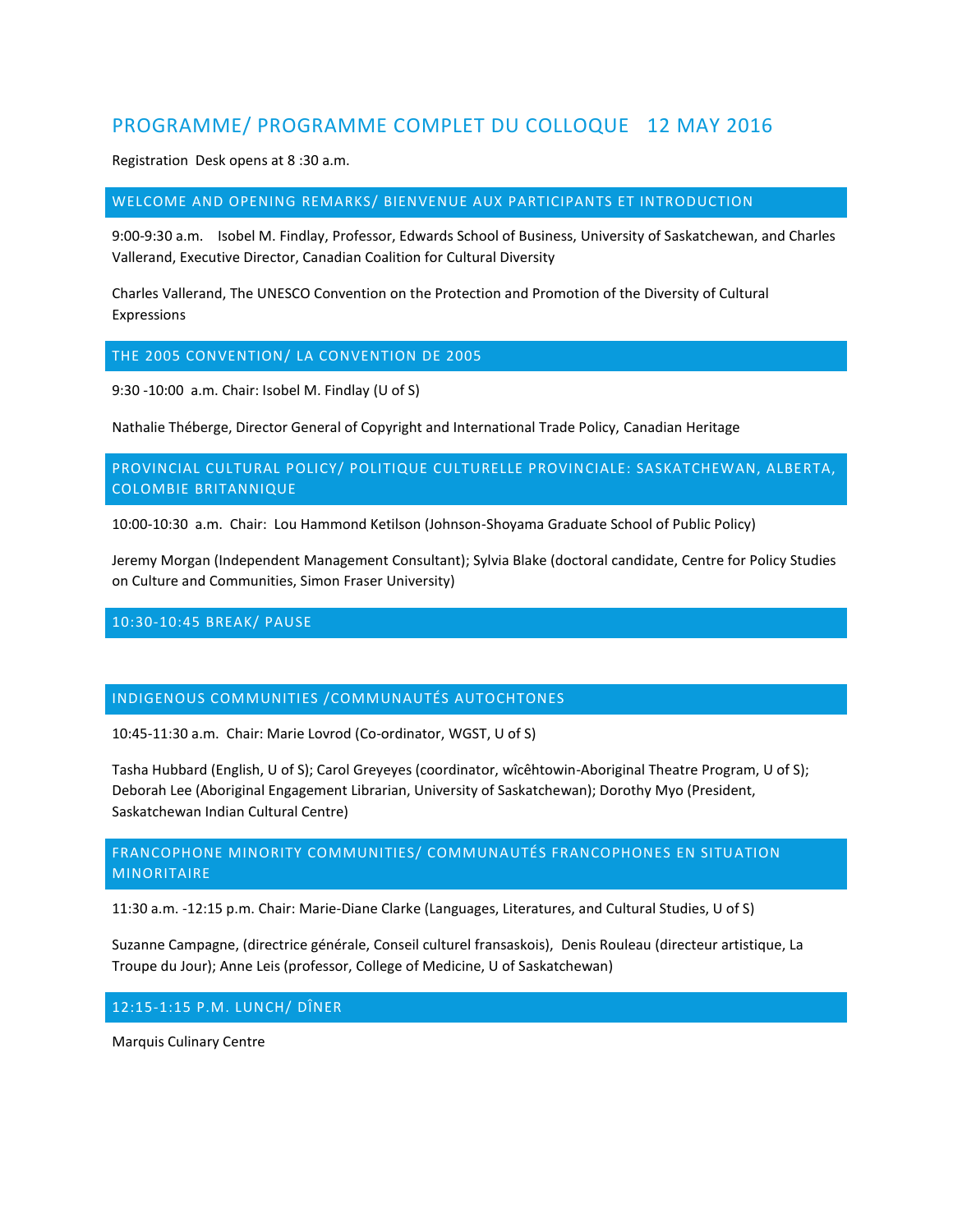#### GOVERNANCE MODELS / MODÈLES DE GOUVERNANCE

1:15-2:00 p.m. Chair: Charles Vallerand (Coalition for Cultural Diversity)

Adrian Stimson (Interdisciplinary artist, curator, and educator); Jen Budney (doctoral candidate, Johnson-Shoyama Graduate School of Public Policy); Claude Schryer (Coordinator, Inter-Arts Office, Canada Council for the Arts)

#### CULTURAL EXPRESSIONS/ EXPRESSIONS CULTURELLES

2:00-2:45 p.m. Chair: Noreen Neu (Program Consultant—Arts Organizations, Saskatchewan Arts Board)

Lori Blondeau (Executive Director, TRIBE Inc.); Dana Soonias (CEO, Wanuskewin Heritage Park); David LaRiviere (Artistic Director, PAVED Arts); Dean Kush (Assistant General Manager, SaskCulture Inc.)

#### CULTURAL COMMUNITIES / COMMUNAUTÉS CULTURELLES

2:45-3:30 p.m. Chair : Beulah Gana (Director, Saskatchewan Association of Immigrant Settlement and Integration Agencies)

Nafiseh Zamani (Youth Manager, Saskatoon Multilingual Schools/Performing Arts Coordinator, Saskatchewan Intercultural Association); Haidah Amirzadeh (Board Co-Chair, Saskatoon Open Door Society); Chedly Belkhodja (Professeur et directeur, School of Community and Public Affairs, Concordia University)

#### 3:30-3:45 P.M. BREAK/ PAUSE

#### MUNICIPAL PERSPECTIVES / PERSPECTIVES MUNICIPALES

3:45-4:15 p.m. Chair: Kevin Kitchen (Community Development Manager, City of Saskatoon)

Alejandro Romero (Arts & Culture Consultant, City of Saskatoon); Charlie Clark (City Councillor and Remai Modern Board member)

#### YOUTH AND EMERGING ARTISTS/ JEUNES ET ARTISTES ÉMERGENTS

4:15-4:45 p.m. Chair: Jebunnessa Chapola (Women's, Gender and Sexualities Studies, U of S, and community radio host and cultural performer)

Zoey Roy (Métis poet, hip-hop artist, and activist); Alexis Normand (Independent musician, board member, Conseil culturel fransaskois, and member Folk Music Canada); Jessica Generoux (Saskatchewan Indian Cultural Centre)

#### LESSONS LEARNED: THE WAY FORWARD / LES LEÇONS TIRÉES: LA VOIE À SUIVRE

4:45-5:30 p.m. Roundtable Conversation

Len Findlay (Director, Humanities Research Unit, U of S); Lenore Swystun (Canadian Commission for UNESCO); Mary Blackstone (Director, Saskatchewan Partnership for Arts Research, University of Regina)

#### RECEPTION/ RÉCEPTION

5:30-7:30 p.m. University Club Fireplace Room, U of Saskatchewan. Food and refreshments. Cash bar.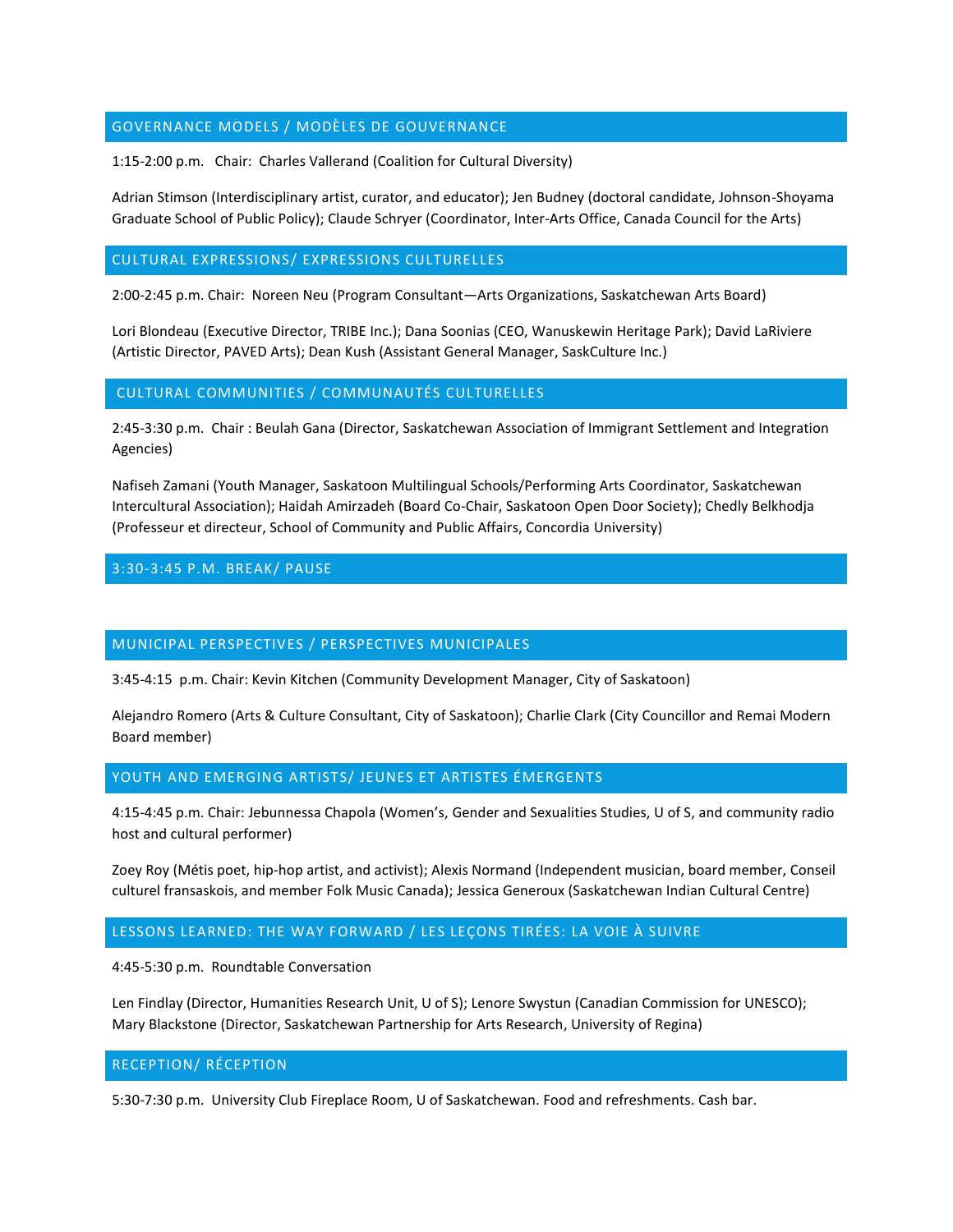## **Presenters**



**Haidah Amirzadeh** arrived to Canada as a refugee in 1989 and has been advocating for refugees and newcomers ever since. She is a graduate of University of Saskatchewan Faculty of Law and holds a Bachelor of Fine Arts. Haidah has been primarily a sole practitioner in Immigration and Refugee Law while teaching Immigration and Refugee Law at the University of Saskatchewan. Haidah has an active role in the Saskatoon community and has served on the board of directors of a number of non-profit organizations. She continues to work with various cultural and ethnic groups in the hope that common issues and concerns might be found in order to bridge communities. One of her greatest dreams is

to foster a strong relationship between newcomers and First Nation and Métis people of Saskatchewan and Canada. She is currently the Co-Chair of the Board of Directors of Saskatoon Open Door Society.



**Chedly Belkhodja** is Principal and Professor at the School of Community and Public Affairs at Concordia University. Before 2014, he has been teaching at the department of Political Science at l'Université de Moncton, where he was also chair for two terms. Until recently he was the director of the Atlantic Metropolis Centre and currently he is a Co-Investigator in the pan-Canadian Pathways to Prosperity Social Sciences and Humanities Research Council (SSHRC) Partnership. His research focuses on immigration policies and mobility of migrants in the case of less common destinations. He is also interested in the processes of integration and inclusion.



**Mary Blackstone** is Director of the Saskatchewan Partnership for Arts Research (SPAR) and Professor Emerita of Theatre at the University of Regina. She is also Director of the Centre for the Study of Script Development and a practicing dramaturg who works with dramatic writers in the development of new Canadian work for stage, screen, and new media. Formerly the first Dean of Fine Arts at the University of Regina and board member for numerous arts organizations as well as the Social Sciences and Humanities Research Council of Canada (SSHRC), she has published in the fields of cultural policy as well as early modern cultural history and ethics in creative research.



**Sylvia Blake** is a doctoral researcher at Simon Fraser University's School of Communication, where she holds a Joseph-Armand Bombardier CGS Doctoral Scholarship and the CanWest Global Graduate Fellowship in Communications. Her research traces the evolution of the media diversity principle and seeks policy tools to support diversity within Canada and globally in the context of evolving media technologies, industry globalization, and trade liberalization. Sylvia holds a BA (Honours) in Political Studies from Queen's University and a MA in Communication and Culture from Ryerson University.



**Lori Blondeau,** a Cree/Saulteaux/Metis artist originally from Saskatchewan, Blondeau holds an MFA from the University of Saskatchewan, and has sat on the Advisory Panel for Visual Arts for the Canada Council for the Arts and is a co-founder and the current director of TRIBE, a Canadian Aboriginal arts organization. Her practice includes both visual and performance contemporary art.

Her work explores the influence of popular media and culture (contemporary and historical) on Aboriginal self-identity, self-image, and self-definition. She is currently

exploring the impact of colonization on traditional and contemporary roles and lifestyles of Aboriginal women. She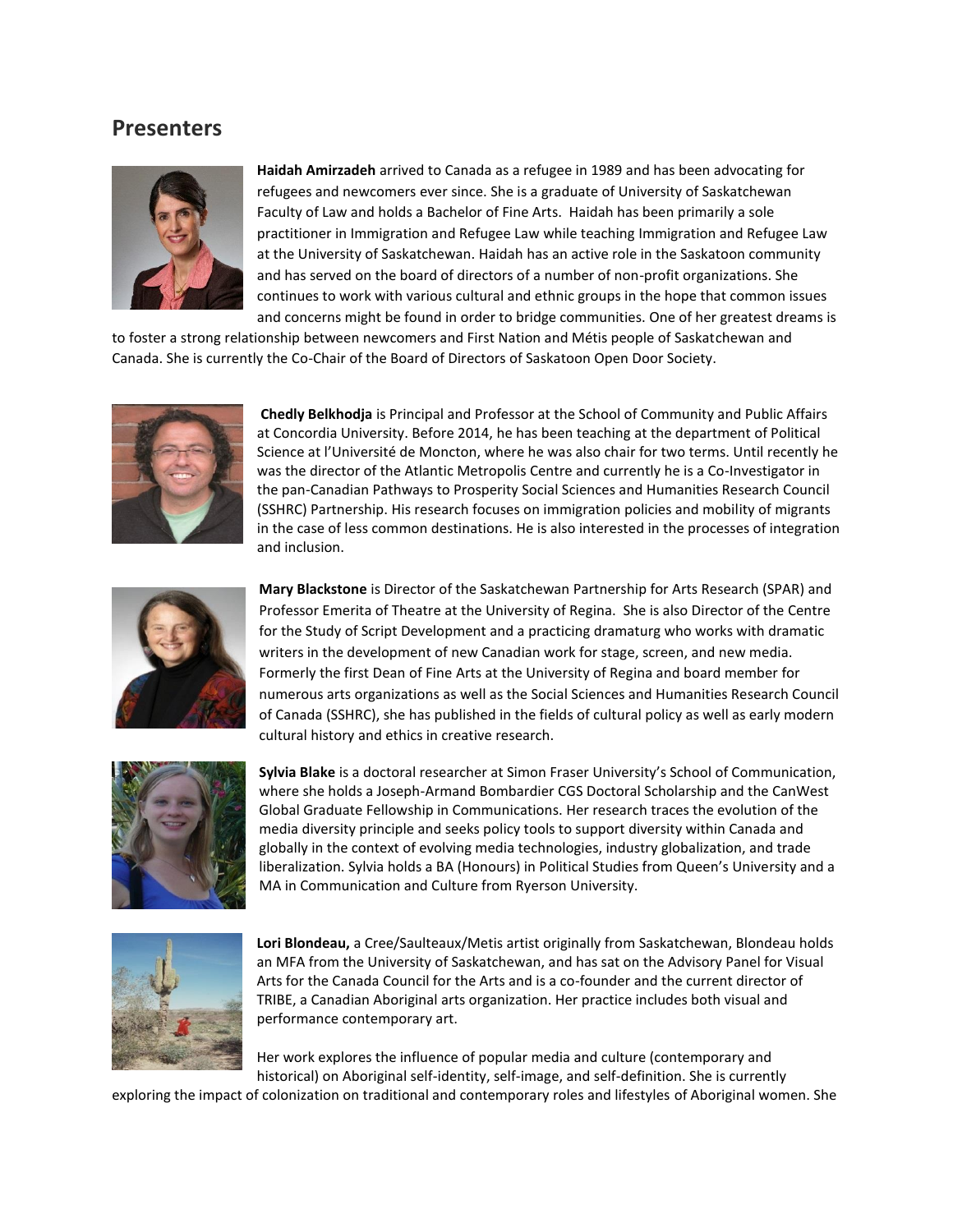deconstructs the images of the Indian Princess and the Squaw and reconstructs an image of absurdity and inserts these hybrids into the mainstream. Humor is essential to her work. The performance personae refer to the damage of colonialism and to the ironic pleasures of displacement and resistance.



**Jen Budney** is a PhD candidate at Johnson-Shoyama Graduate School of Public Policy. Her research examines public value creation by arts organizations, which includes issues of governance, institutional change, and co-construction with publics and communities. She began her career as an arts journalist in Italy in the mid-1990s. Since 2000, she has held administrative and curatorial positions in Canadian artist-run centres and art museums, and has worked as a program officer in visual arts at the Canada Council for the Arts. She is a member of the Board of the Hnatyshyn Foundation and also serves on the Venice Biennale in Architecture Advisory Committee, Canada Council for the Arts.



**Suzanne Campagne** pursued a professional singer/songwriter career for 20 years with the Saskatchewan-based group HART ROUGE, that performed nationally and internationally from 1986 to 2005. She was born and raised in Willow Bunch, Saskatchewan, and is part of the Famille Campagne. Her group was nominated 3 times for the Felix and Juno Award for Groupe de l'Année. An active member of the fransaskoise community for the past 40 years, Suzanne returned to Saskatchewan in 2011 and is presently the Executive-Director of the Conseil culturelle fransaskois, an organization committed to the cultural and artistic

development of fransaskois communities and artists alike.



**Charlie Clark** is in his tenth year as the City Councillor for historic Ward 6 in Saskatoon. Most of his career has been in the non-profit and private sector in Alternative Dispute Resolution and Community Economic Development projects. As a Councillor he has sat on the Remai Art Gallery Board for six years and was involved in the development of the City's cultural plan. He comes from a family of painters/illustrators.



**Len Findlay** is Professor of English, Director of the Humanities Research Unit, a founding member of the Indigenous Humanities Group at the University of Saskatchewan, and Past President of Academy One (Arts and Humanities) of the Royal Society of Canada. He is a cultural and intellectual historian, literary theorist, editor, translator, critic of literature and the visual arts, and a student of the university as an institution, of the humanities as an evolving formation, and of Canadian educational and cultural policy.



**Jessica Generoux** is of Cree, Assiniboine, and Scottish descent from Sturgeon Lake First Nation, Treaty 6 territory. Jessica earned her B A in Geography from the First Nations University of Canada, before working with inner city Aboriginal youth at the Regina YMCA supervising the Urban Aboriginal Leadership Program, developing a resource based on the Medicine Wheel Teachings, and completing a second degree.

While developing and performing puppet shows for seven years with Regina Public Library, her interest and curiosity grew in connecting Aboriginal stories and legends with the art of puppetry. Now, Jessica pursues puppetry projects through a collective of artists called La Luna Iskwew Puppetry. Her current work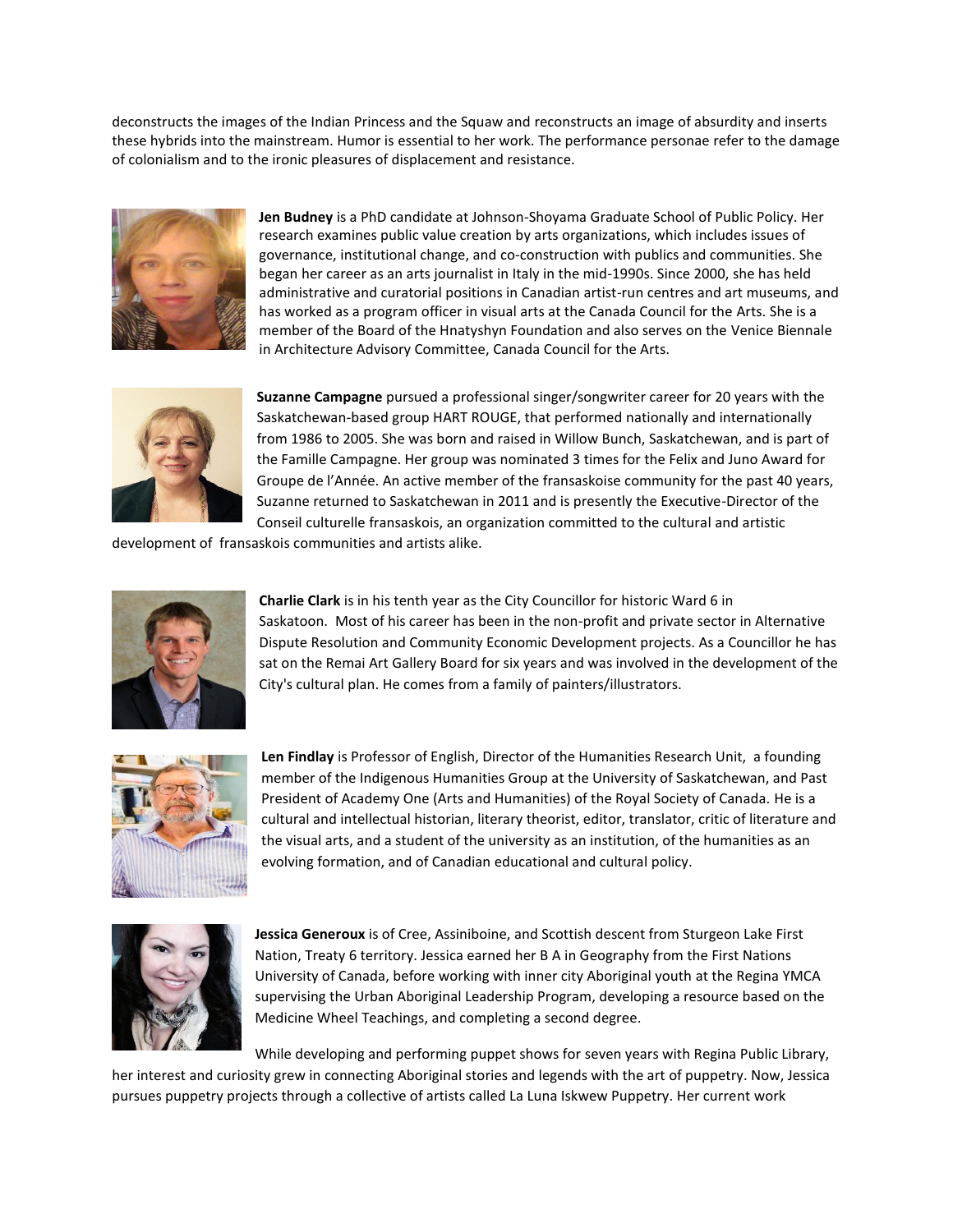includes a children's television series with Aboriginal Peoples Television Network featuring traditional Cree/Dene/Nakoda/Dakota stories told through puppetry and animation. Jessica spent years supporting mispon: A Celebration of Indigenous Filmmaking.

After one year as the first Aboriginal Intern with the Education and Music Library, U of S, she is now at the Saskatchewan Indian Cultural Centre where she is creating a digital library featuring Saskatchewan Indian Cultural Centre's oral history and archives. She is completing a Masters in Library and Information Science, University of Buffalo, with a focus on Indigenous Knowledge and Library Systems.



**Carol Greyeyes** is an actor, writer, educator and member of the Muskeg Lake Cree Nation in Saskatchewan. She is the former artistic director of the Centre for Indigenous Theatre (CIT) and founding principal of the Indigenous Theatre School in Toronto, Canada. Carol holds a BFA and B.Ed. from the University of Saskatchewan and an M.F.A. from York University. She has directed and taught in theatres all over Canada and the USA and has acted in film, television, radio. Carol is now an Assistant Professor in the Department of Drama, and the

coordinator of the new Certificate of Proficiency WÎCHÊHTOWIN-Aboriginal Theatre Program in addition to maintaining her professional acting career.



**Tasha Hubbard** (Cree) is an Assistant Professor at the University of Saskatchewan, and an award-winning documentary filmmaker. Her latest film, in post-production, is about a 60s Scoop family who united for the first time 50 years after they were taken from their mother. Her research is on Indigenous film, Indigenous creative representation of the Buffalo, and Indigenous women's and children's history.



**Dean Kush** is the Assistant General Manager at SaskCulture and has held that position for the past 6 years. Dean has worked in the private sector, the non-profit sector and for a short time, in the Saskatchewan civil service, where he was awarded, along with a team of dedicated people, the Premier's Award of Excellence. Dean has his Bachelor of Education and in the early years of his professional career, spent over ten years working mainly with international students, immigrants, and refugees. His work in the private sector and with the civil service also focused on immigration, international students, and diversity. Dean's

career has taken him on various adventures with work experiences in Japan, the Philippines, Brazil, and Mexico. Dean is also an award-winning professional musician and songwriter.



**David LaRiviere** received a Bachelor of Fine Arts degree from the University of Alberta in 1989 and a MA Fine Art degree from Goldsmiths College, University of London in 1996. Since 2008, LaRiviere has been the Artistic Director of PAVED Arts in Saskatoon. Within this context he has curated several exhibitions, published a number of critical essays, and continued to exhibit his work in Canada and the United States. His artistic practice encompasses digital art, audio art, video, web art, and performance, with a focus on intervening with public advertising spaces. His interest in a variety of media is further influenced by a research path that includes a still developing interest in continental philosophy, particularly concerning an interrogation of the author function and other

activities that embrace the positive task of critique.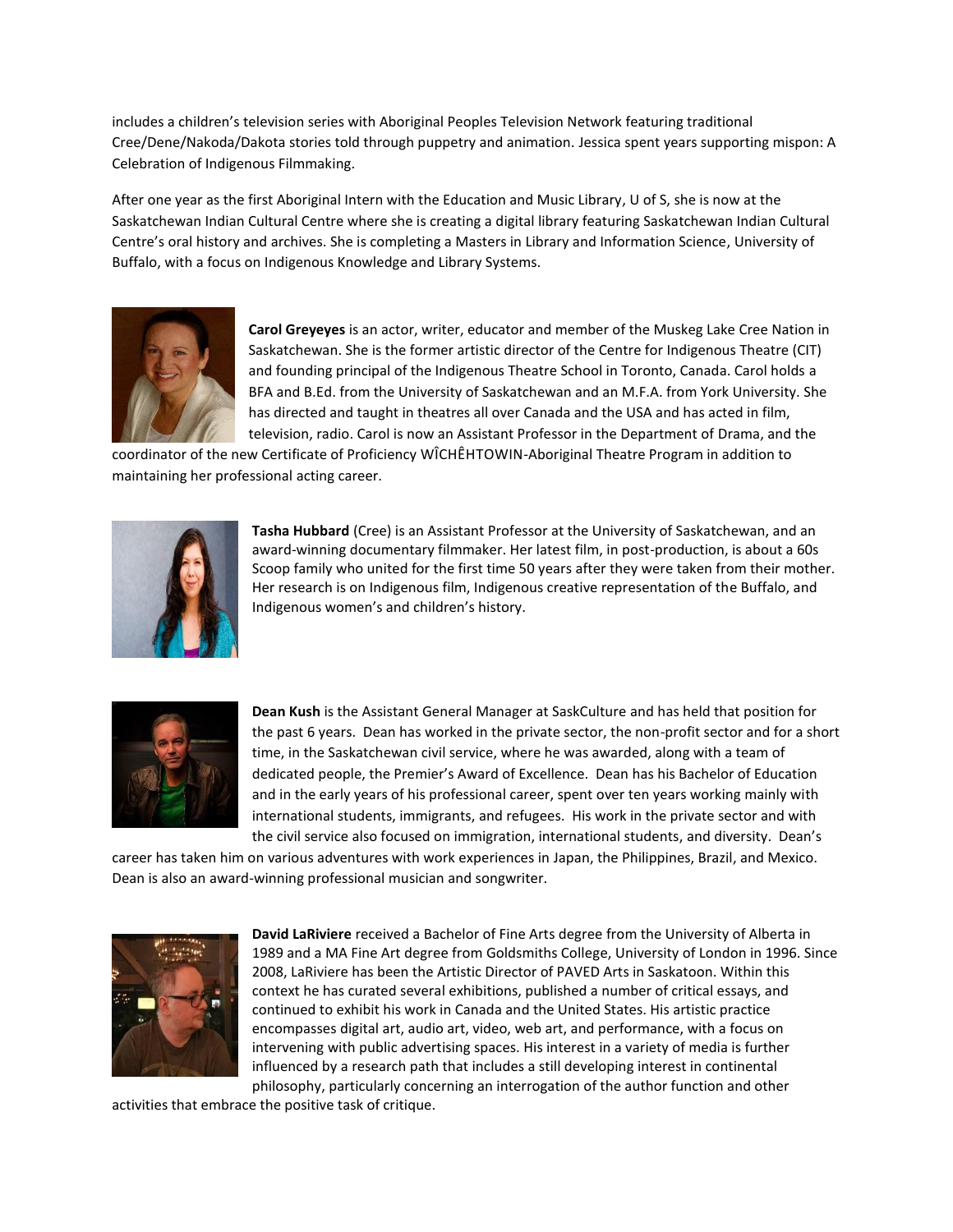

**Deborah Lee** is a Cree, Mohawk and Métis librarian. She worked at the National Library of Canada / Library and Archives Canada for seven years and has been an academic librarian at the University of Saskatchewan for nine years. Deborah's research interests include promoting culturally relevant library services for Indigenous peoples and in providing digital means of cultural knowledge transfer that respect Indigenous protocols. She has presented locally, nationally, and internationally and has published in many peer-reviewed venues. Her most recent publication is the co-edited book, *Aboriginal and Visible Minority Librarians: Oral Histories from Canada.*



Trained as a health psychologist, **Dr Anne Leis** is currently a full professor and head in the department of Community Health & Epidemiology, College of Medicine, University of Saskatchewan. Her research interests are related to cancer prevention, self-management of chronic diseases, and the impact of culture and language on health more generally. She is currently co-leading the research arm of *Healthy Start-Départ Santé*, a community-based, intersectoral, bilingual population health intervention designed to enhance physical activity and healthy eating among 3-5 years old children who attend Francophone or Anglophone day care centres in Saskatchewan and New-Brunswick.



of the community.

**Jeremy Morgan** has been working in the cultural sector for almost four decades, in Nova Scotia and Saskatchewan. Since 1988 he has been employed variously at the Saskatchewan Council of Cultural Organizations, Wanuskewin Heritage Park, the Saskatchewan Arts Board, and the MacKenzie Art Gallery. Since 2010 he has maintained an arts consultancy in such areas as strategic planning, governance, organizational development, and leadership development. He currently volunteers on the Board of the Saskatoon Open Door Society, as a mentor with artsVest, and on the City of Saskatoon's Public Art Advisory Committee. Jeremy cherishes the fond hope that public policy reflects the freely creative mind and voice



**Dorothy Myo (okimaw piyesiw iskwew)** is a fluent speaker of the Cree and English languages and a member of the Saulteaux First Nation in Treaty #6 territory of Saskatchewan. Her expertise is developed through a combined First Nations traditional and academic learning. President of the Saskatchewan Indian Cultural Centre (SICC) located on the English River First Nation, Dorothy leads a team dedicated to the preservation, protection, and promotion of First Nations language and culture.

With a background in social work, Dorothy led in the early developments at the provincial level toward employment equity alongside her successful retail ventures in Indian Arts & Crafts. She was one of the management staff who brought the highly successful Wanuskewin Heritage Park from conception to reality. Adding to her Bachelor of Social Work degree, Dorothy earned her Master in Public Administration at the University of Regina in 2010. Her exemplary achievements and continued focus have made her a leader in First Nations institutional development.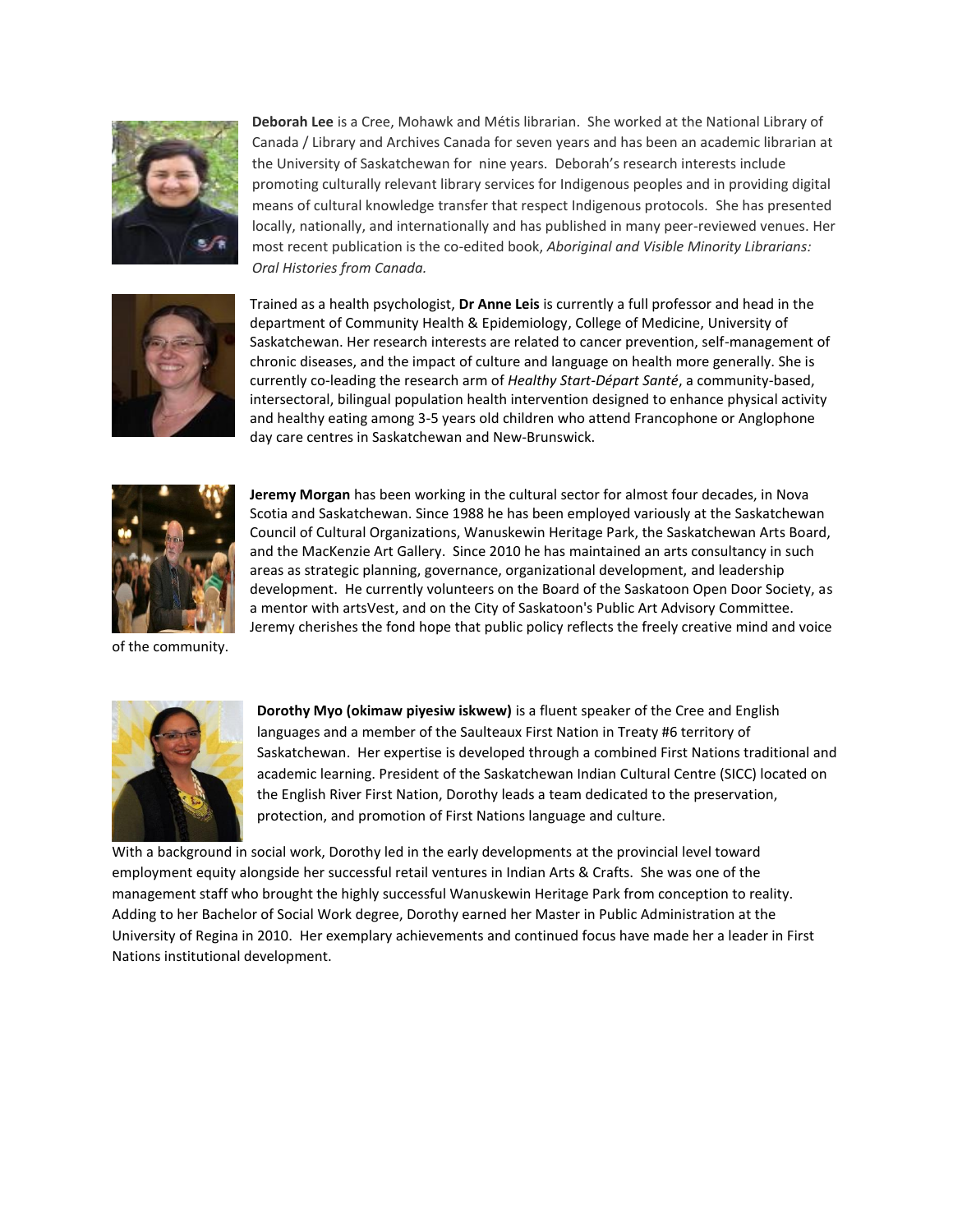

Photo: Erin Crooks



 Fransaskoise singer-songwriter **Alexis Normand** is a board member for both the Conseil Culturel Fransaskois and Folk Music Canada. Among other accolades, Alexis and her debut album *Mirador* were recognized with several nominations in 2013 including one at the Canadian Folk Music Awards, the Western Canadian Music Awards and the Lieutenant Governor's Arts Award. She is also a member of Rosie & the Riveters: a vintage-inspired vocal quartet, whose first single "Ain't Gonna Bother" peaked at #5 on the CBC Radio 2 last fall.

**Alejandro Romero** is an independent visual and interdisciplinary artist, activist, curator, and consultant in Arts and Culture. His leadership as an arts administrator includes the renovation of an old theatre, public performances, public policy, lectures and public speaking. Alejandro is a full-time artist, facilitator, instructor, and art administrator for the City of Saskatoon.

He was Artist in Resident for the Cultural Capitals Project 2006 – 2007, and later at King

George Community School in 2007- 2008. His work interconnects photography, painting, activism, dancing, artistic interventions and poetry with the concepts of identity, post-colonialism, prophecy, construction, manipulation and perceptions of reality. Alejandro exhibits in Puerto Rico, USA and Canada. Some of his works are in private collections in Bolivia, Canada, China, Colombia, Dominican Republic, Mexico, Puerto Rico, Spain, and the U S. His photographic work has been published in newspapers and magazines.



After studying acting and set design at the University of Québec at Montreal, **Denis Rouleau** began his career as an actor and set designer at La Boîte à Popicos in Edmonton. He then headed to Saskatoon, where he is now starting his 24th season as Artistic Director of La Troupe du Jour. Over the years, he has directed over 30 stage plays, many of them new scripts by Fransaskois authors, such as *La chambre blanche, La Trahison, Le Costume, Le Six, Le train fantôme, Deux frères, Les Vieux péteux and Bonneau et la Bellehumeur.*



**Zoey "Pricelys" Roy** is a Cree-Dene Métis spoken word poet, emcee, community activist, educator, and student in SUNTEP at the University of Saskatchewan. At 15, Zoey knew that in order to rebel against the "at risk" association she carried, she needed to find success. She started volunteering for her school and community so she can heal. She wrote poetry to make sense of her life.

She learned that Indigenous students were deflecting from school and occupying foster care homes and beds in the judicial system more than other Canadians. She found that

education that is responsive to holistic needs of youth is necessary for building a generation of Indigenous youth who are keen on learning and participating in society. This is when she pursued her education degree. Zoey has discovered that identity is the biggest challenge youth face and she has become passionate about facilitating ways for people to express their most authentic self with hopes of truly celebrating community. For her work, Zoey has also received the Queen Elizabeth II Diamond Jubilee Medal, the National Aboriginal Youth Achievement Award from the Congress of Aboriginal Peoples', the YWCA Women of Distinction Award, and the Indspire Award.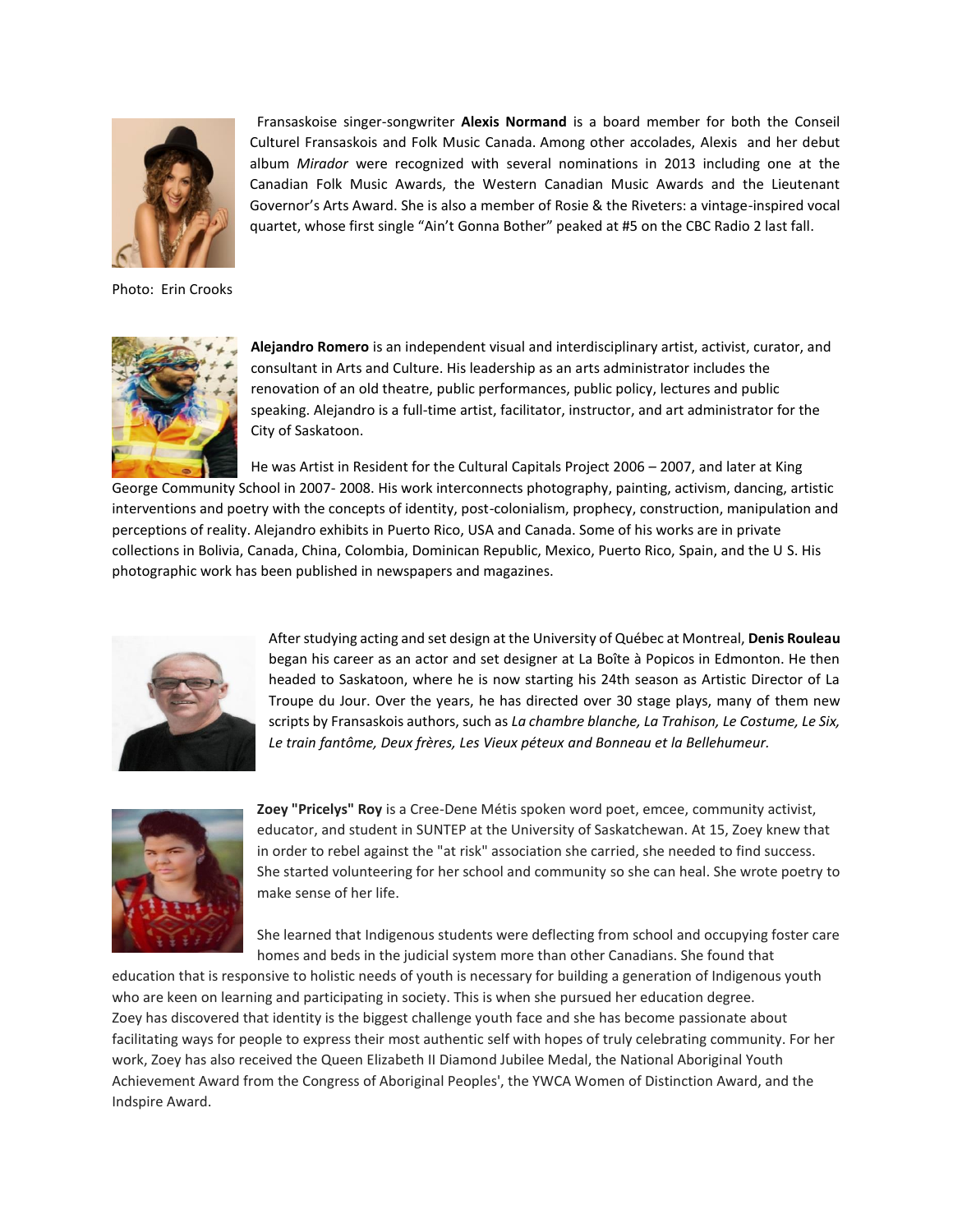

**Claude Schryer** is a franco-ontarian sound artist, arts administrator, and cultural worker born in Ottawa in 1959. He studied music composition at McGill University and Wilfrid Laurier University as well as interdisciplinary arts at the Banff Centre. Since 1999, he has managed the **[Inter-Arts Office](http://canadacouncil.ca/inter-arts-office)** at the Canada Council for the Arts. He has also managed the Partnerships Office (2010-2012) and will be moving to a strategic advisory role for the Council in 2017. His interests outside of the arts include zen, technology, indigenous cultures, social innovation, art-science collaborations, triathlons and the outdoors. Claude is married to artist

Sabrina Mathews and they have two children: Clara and Riel. Twitter[: @claude\\_schryer](https://twitter.com/claude_schryer)



**Dana Soonias** earned his Certified Aboriginal Financial Managers (CAFM) designation through Aboriginal Financial Officers Association (AFOA) Canada. Over the past 20 years, Dana has held senior positions with financial institutions and government; currently, he is the CEO of Wanuskewin Heritage Park where he is leading Wanuskewin's renewal project and vision to become Saskatchewan's first UNESCO World Heritage Site. He has been involved with numerous boards and committees across the country, including Past Chair of the National Board of AFOA Canada, the First Nations Financial Management Board; St.

Paul's Hospital Board as well as the Crown Corporation of Tourism Saskatchewan. He recently completed his Institute of Corporate Directors (ICD) course with Rotman School of Management, University of Toronto.



**Adrian Stimson** is a member of the Siksika (Blackfoot) Nation. His work includes paintings, installations, sculpture, and performance. Adrian has exhibited nationally and internationally, has his MFA from the University of Saskatchewan, and was awarded the Blackfoot Visual Arts Award in 2009, the Queen Elizabeth II Golden Jubilee Medal in 2003, and the Alberta Centennial Medal in 2005.



**Lenore Swystun** is founding Director and Principal Partner of Prairie Wild Consulting. She is a Registered Professional Planner with over 25 years of experience in participatory-based community planning and development. She is leading and has completed culture-led community planning processes for communities across the province. Known nationally and internationally for her work in heritage and culture, she currently sits on the Executive Board of the Canadian Commission for the United Nations Educational, Scientific, and Cultural Organization (CC-UNESCO). She is a past-president of the Saskatoon Heritage Society and a

member of the Saskatoon Municipal Heritage Advisory Committee.



**Nathalie Théberge** joined the Federal Public Service in 1996 as a communication advisor to the Privy Council Office. Nathalie has been directly involved with the 2005 UNESCO Convention on the protection and the promotion of the diversity of cultural expressions since its negotiation in the early 2000s. In 2004, she was appointed Director of the International Network on Cultural Policy, a network of over 60 national Ministers of Culture responsible for producing the first draft text of the Convention. Nathalie moved on to being responsible for federal-provincial relations, copyright policy and research, and trade negotiations for the Department of Canadian Heritage. She was appointed Director General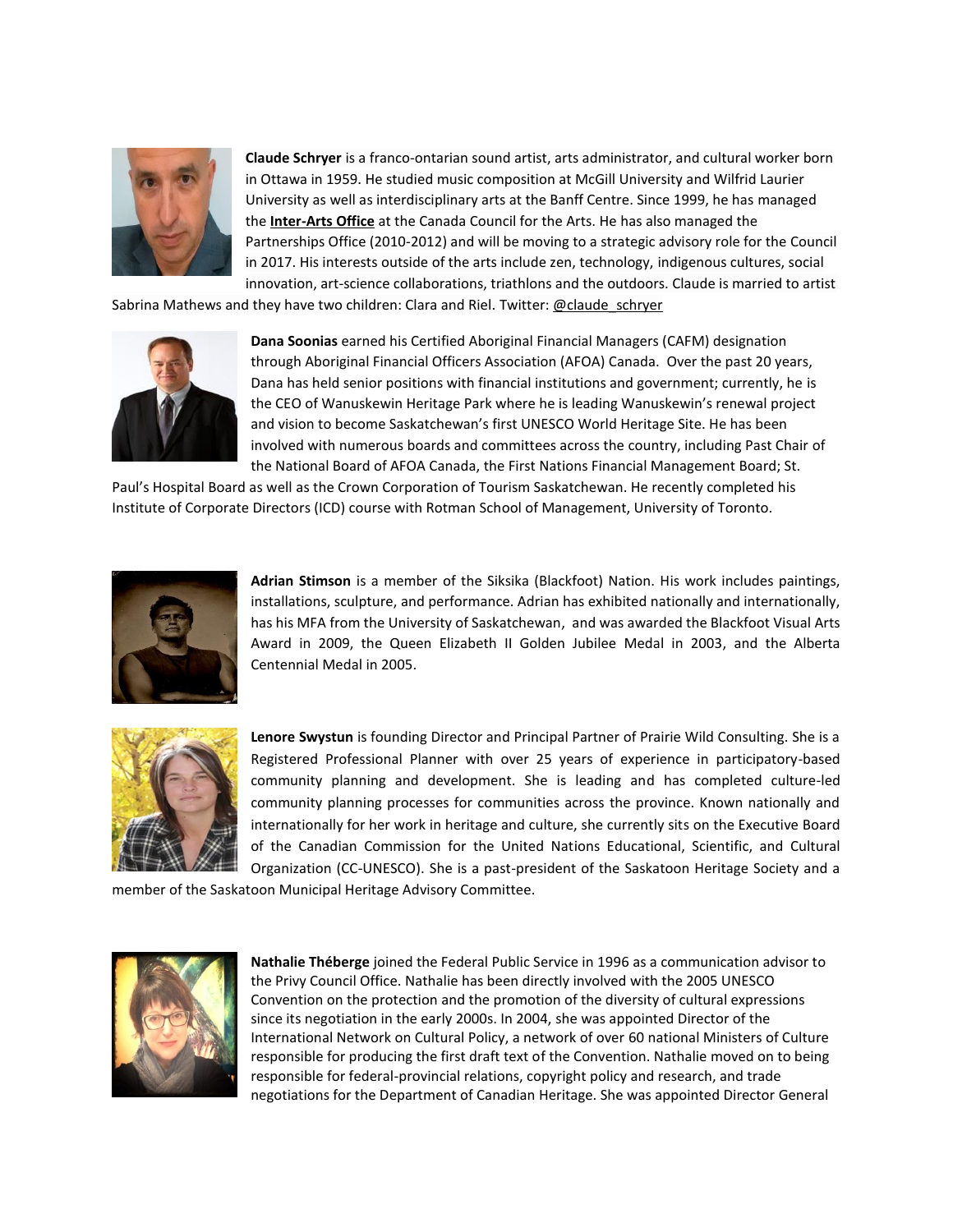of Copyright and International Trade Policy in 2014, a position she currently holds. As such, she leads work on domestic and international copyright policy issues, bilateral and multilateral trade negotiations, cultural exports development, and is the Canadian national point of contact for the 2005 UNESCO Convention. Nathalie holds a B. Sc. and M. Sc. in Political Science from the Université de Montréal where she specialized in comparative federalism and American politics.



**Charles Vallerand** has more than 25 years of experience in cultural policy, public broadcasting, and international cooperation. He started his career with the International Comparative Policy Group at the Canadian Department of Communications before being posted to the Canadian Embassy in Paris as cultural attaché and advisor to the CEO of the international French-language broadcaster TV5 Monde. With the Canadian public service broadcaster CBC/Radio-Canada, he was assigned to regulatory affairs before joining the office of the Vice-President of the broadcaster's French language television service as his executive

assistant. At Rights and Democracy, a publicly funded NGO conducting cooperation programs in some 15 developing countries, he was director of communications. In 2009, he was appointed Executive Director of the Canadian Coalition for Cultural Diversity and General Secretary of the International Federation of Coalitions for Cultural Diversity. Mr. Vallerand was also a visiting lecturer in media relations at the Quebec National School of Public Administration.

The International Federation of Coalitions for Cultural Diversity plays a lead role in advocating for ratification and implementation of the 2005 UNESCO Convention on the Protection and the Promotion of the Diversity of Cultural Expressions which recognizes the distinctive nature of cultural goods and services in the context of global trade liberalization. It also advocates for an increased recognition and participation of civil society in the development of cultural policies. The international NGO is the voice of artists and cultural professionals, bringing together 43 national coalitions and 600 professional organizations representing all cultural industries. The Federation is recognized by UNESCO as an official partner with consultative status and serves on the NGO-UNESCO Liaison Committee.



 **Nafiseh Zamani** is the Youth Manager with the Saskatchewan Intercultural Association (SIA). She has been working at SIA for more than 6 years coordinating the Saskatoon Multilingual Schools, Global Movement, Performing Arts, and ConnectED programs. Nafiseh holds a Bachelor of Arts degree with a focus on English Translation as well as a CERTESL diploma from University of Saskatchewan. Nafiseh has a passion for inspiring newcomers and promoting diversity. She enjoys working with youth and encouraging healthy lifestyles and cross-cultural understanding in the community.